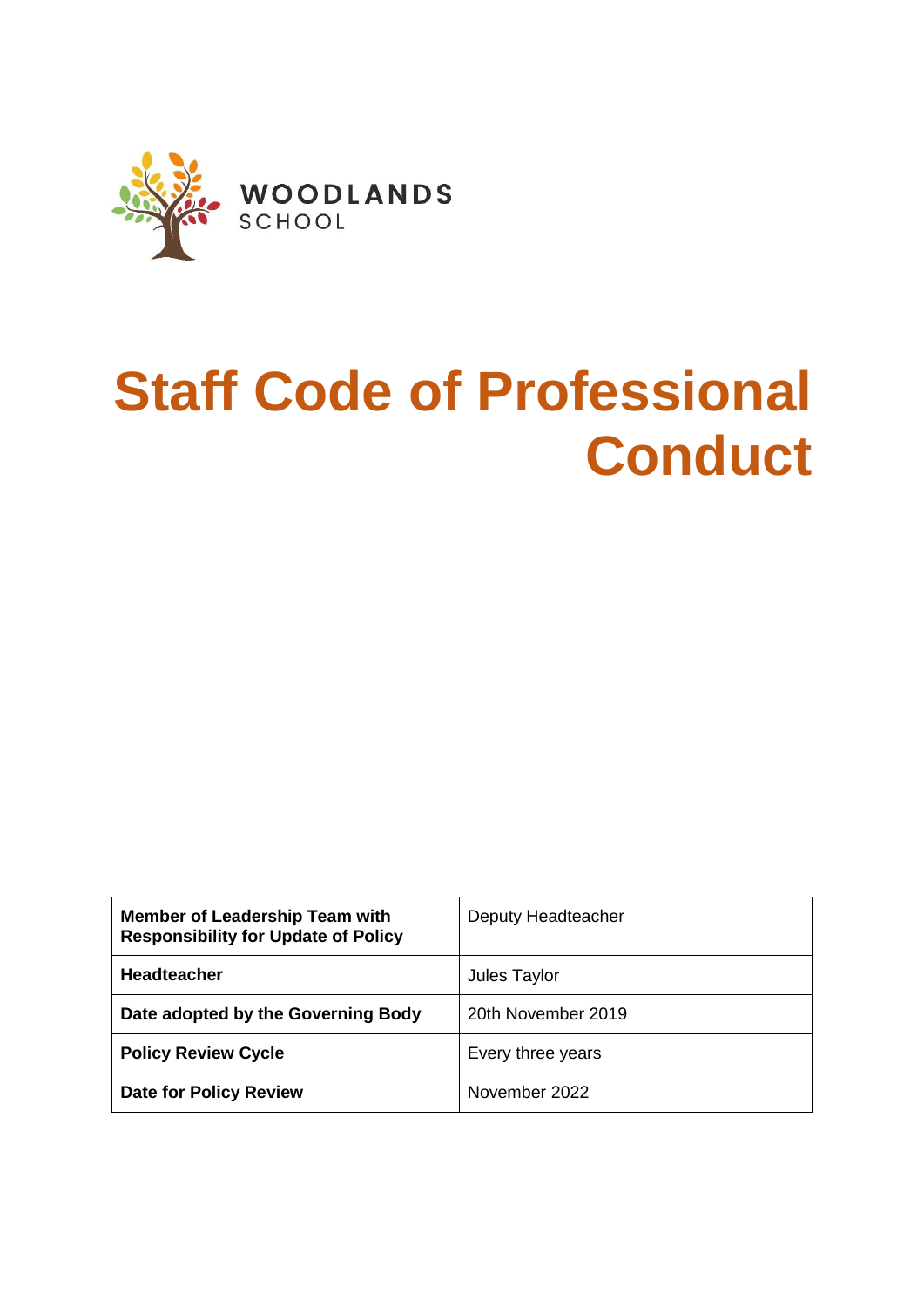## **Introduction**

At Woodlands School, we believe in creating a whole school culture that is safe and inclusive. Our aims underpin the culture: principles of respect, understanding rights and responsibilities, fairness, tolerance and understanding for all. This code of conduct sets out the key principles for maintaining a safe and effective school culture and applies to all staff, governors and volunteers.

## **Personal and Professional Conduct**

A teacher is expected to demonstrate consistently high standards of personal and professional conduct. The following statements define the behaviour and attitudes, which set the required standard for, conduct throughout a teacher's career.

Teachers uphold public trust in the profession and maintain high standards of ethics and behaviour, within and outside school, by:

- treating pupils with dignity, building relationships rooted in mutual respect, and at all times observing proper boundaries appropriate to a teacher's professional position
- having regard for the need to safeguard students' well-being, in accordance with statutory provisions
- showing tolerance of and respect for the rights of others
- not undermining fundamental British values, including democracy, the rule of law, individual liberty and mutual respect, and tolerance of those with different faiths and beliefs
- ensuring that personal beliefs are not expressed in ways which exploit students' vulnerability or might lead them to break the law and that the pupils are not indoctrinated or unduly influenced by the promotion of partisan political views.

Teachers must have proper and professional regard for the ethos, policies and practices of the school in which they teach, and maintain high standards in their own attendance and punctuality.

Teachers must have an understanding of, and always act within, the statutory frameworks, which set out their professional duties and responsibilities.

*(Teacher's Standards, DfE)*

## **Working Practices**

(a) Management and Staff Relations

An atmosphere of mutual confidence, trust and respect between managers and staff is essential to achieving the school's aims and targets and providing a high quality of teaching and learning.

Staff are expected to:

- promote the School in a positive manner
- work reliably and in accordance with the school's policies and practices as well as any other rules and regulations that apply to their work and/or the workplace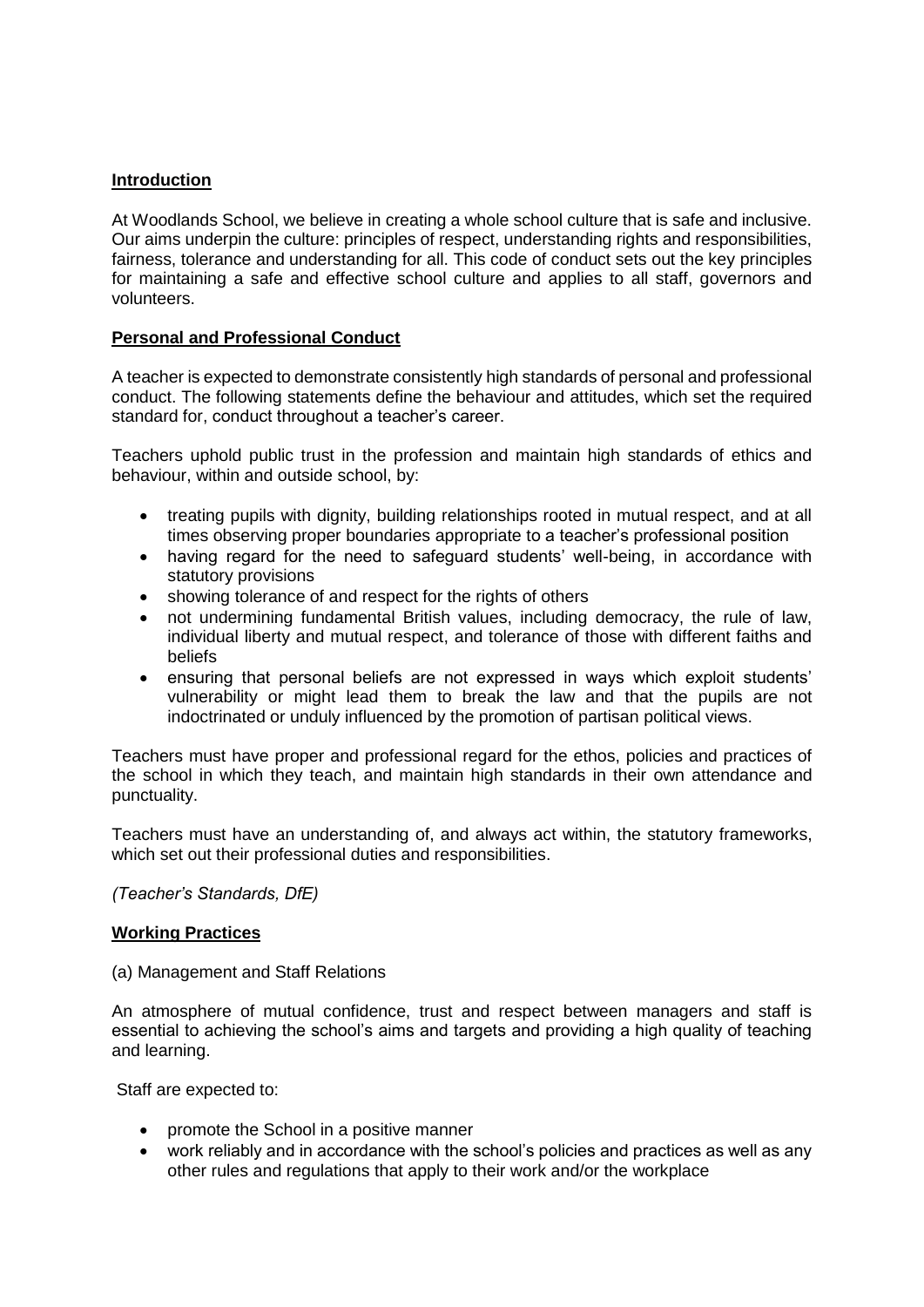- carry out any reasonable instructions given to them by their manager and/or Headteacher
- Recognise that they are part of a team and that everyone should be working together to achieve similar aims for the overall benefit of the students.
- Ensure PPA time is used effectively

As a manager, you should, in addition:

- support and assist staff to carry out their work properly
- in your dealings with your staff, act in accordance with their conditions of employment
- in consultation with staff, set standards of work and objectives, as appropriate to their role
- give feedback and advice on areas for further development to assist staff in meeting objectives
- aim to continually develop staff to meet current and future needs of the school
- treat all staff fairly and consistently
- provide a working environment free from discrimination and harassment
- provide a safe and healthy working environment.

#### **School Policies and Procedures**

Pupils and staff are expected to work together to build a school whose relationships are characterised by mutual and appropriate respect. Praise and building on the positive should always come first. Where firmness and sanctions are called for this should be exercised calmly, and staff should avoid shouting at pupils unless there is a Health and Safety risk. The school behaviour policy and associated documents establish expectations, rewards and approved sanctions.

**All** new staff should be issued with a copy of these policies and any behaviour concerns should be dealt with in line with them.

Where a member of staff is having difficulties managing pupil behaviour, they should discuss this matter with a member of the Senior Leadership Team at the earliest opportunity.

All other policies and procedures of the school collectively bring together an environment, which contributes towards the effective running of the school, and all staff are expected to abide by these.

#### **Setting an Example**

All staff have a responsibility to maintain public confidence in their ability to safeguard the welfare and best interests of pupils. They should adopt high standards of personal conduct whether this be in person, telephone, letter or email in order to maintain the confidence and respect of their peers, pupils, parents and the public in general.

An individual's behaviour, either in or out of the workplace, should not compromise her/his position within the work setting or bring the school or the Local Authority into disrepute. All staff who work in school provide a role model for behaviour and conduct which can be copied by students. All staff must, therefore, demonstrate high standards of conduct in order to encourage our pupils to do the same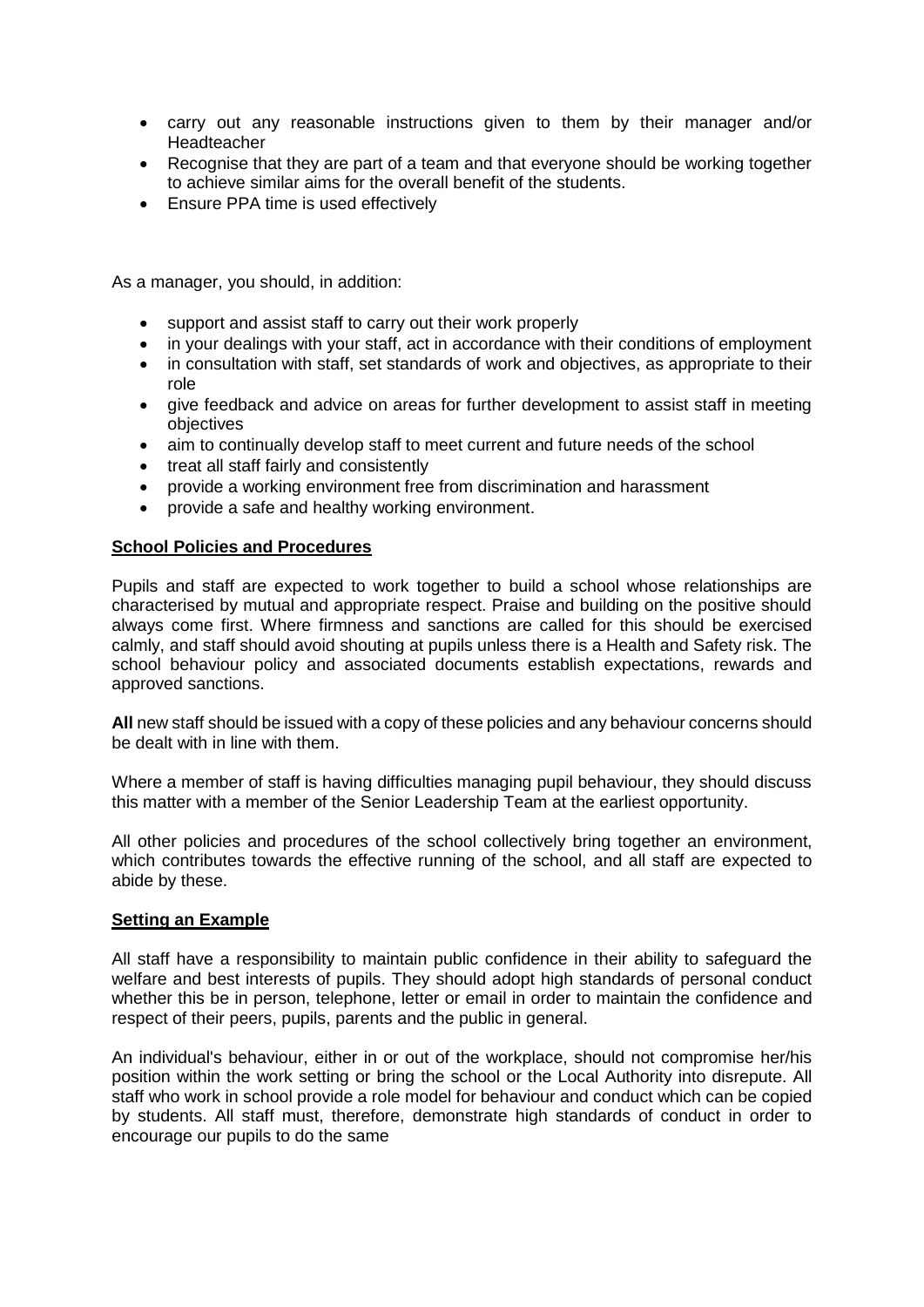All staff should always use appropriate language and never demean distress or offend others. This may happen, for example, by making degrading, sarcastic, suggestive or insensitive comments or remarks.

# **Conduct Outside Work**

Staff must not engage in conduct outside work which could seriously damage the reputation and standing of the school or the employee's own reputation or the reputation of other members of the school community. In particular, criminal offences that involve violence or possession or use of illegal drugs or sexual misconduct are likely to be regarded as unacceptable. Staff may undertake work outside school, either paid or voluntary, provided that it does not conflict with the interests of the school nor be to a level, which may contravene the working time regulations or affect an individual's work performance.

Staff must not organise or attend any personal events organised by students, this is part of the schools safeguarding practice.

# **Safeguarding**

The School recognises its statutory and moral duty to safeguard and promote the welfare of pupils and understands that staff play a vital role in meeting these responsibilities. Staff must be aware of their individual safeguarding responsibilities, including to provide a safe environment in which pupils can learn, to be aware of the signs of abuse and neglect, to identify pupils who are suffering, or are likely to suffer, significant harm and to take appropriate action in such cases to prevent concerns from escalating.

All members of staff must be aware of the school's systems for supporting child safeguarding, including the role of the school's Designated Safeguarding Lead (DSL). Concerns about the welfare of a child must be raised without delay to the school's DSL in the first instance or to the Deputy DSL if the DSL cannot be located. In the event that none of the above are available, there should be no delay in reporting a concern if there is risk of immediate serious harm to a child. Staff should be familiar with the school's safeguarding policy, which is available to all staff. All staff will receive appropriate child protection training and will be provided with guidance on child safeguarding as part of their induction to the school. In accordance with the statutory guidance published by the Department for Education 'Keeping Children Safe in Education' (September 2019) all staff in School are required to read Part One 'safeguarding information for all staff' and will be provided with a copy as part of their induction to the school. See the school's Safeguarding Policy for more information.

## **Health and Safety**

The School recognises and accepts its responsibility as an employer to maintain, so far as is reasonably possible and practicable, the safety and health of its employees and of other persons who may be affected by its activities.

It is your duty, as an employee, not to put at risk either yourself or others by your acts or omissions. You should also ensure that you are familiar with the school's health and safety arrangements. Should you feel concern over any health and safety aspects of your work, this should be brought to the attention of your line manager immediately.

## **Appropriate Relationships**

*Pupils*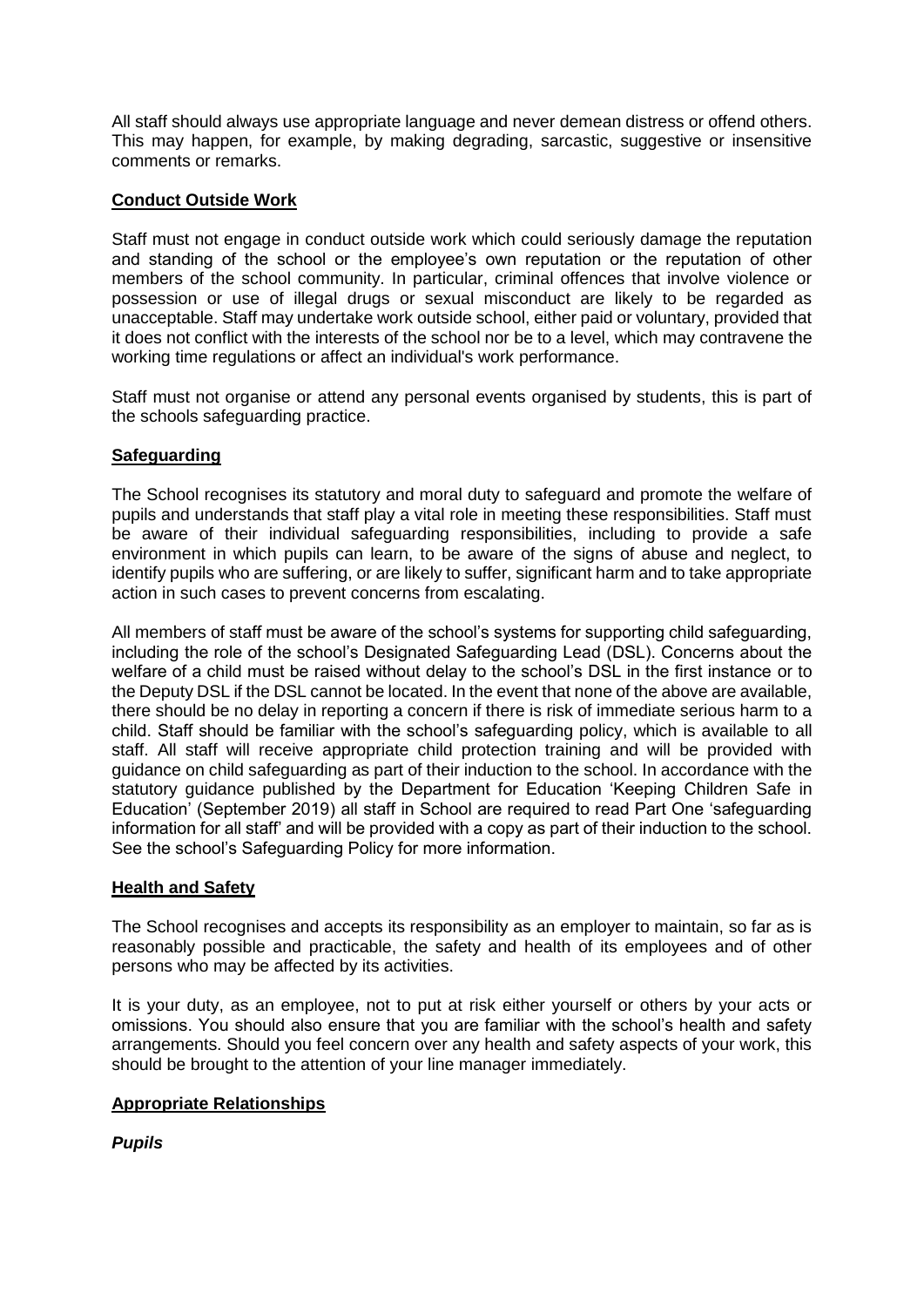Individuals who work or volunteer in a school environment are in a position of trust. As such, staff should be mindful of the need to maintain professional boundaries appropriate to their position and must always consider whether their actions are warranted, proportionate, safe and applied equitably. Staff should act in an open and transparent way that would not lead any reasonable person to question their actions or intent. Staff should think carefully about their conduct so that misinterpretations are minimised. Staff should avoid working one to one with a pupil alone in a room. There should be two members of staff speaking to a pupil in meetings or working with a pupil to avoid the possibility of false allegations made against members of staff. The exception is if the room has a CCTV camera.

Staff must avoid unnecessary physical contact with pupils. Where physical contact is essential, e.g. for safety reasons, the pupil's permission must be gained for that contact wherever possible. If physical contact is made to remove a pupil from a dangerous situation or an object from a pupil to prevent either harm to themselves or others, then this should be used in compliance with our Positive Handling Policy and then recorded in our 'Number and Bound book' logging system and reported to an SLT member.

Staff should only exercise physical restraint as a last resort having given due regard to the level of risk presented by the situation.

Staff are allowed to comfort a child who is hurt/distressed in a manner appropriate to the age of the child. However, adults should not initiate any physical contact unnecessarily, and there should be very clear boundaries.

Teachers must ensure that their personal views and beliefs are not expressed in ways that exploit pupils' vulnerability or might lead them to break the law. Teachers must ensure that the pupils are not indoctrinated or unduly influenced by the promotion of partisan political views.Teachers must ensure they respect British values, and actively promote fundamental values of democracy, equality, tolerance of different faiths and beliefs, the rule of law, mutual respect and individual liberty. We encourage individual liberty and mutual respect between all staff and pupils.

## *Parents*

Staff are expected to interact with parents in a polite and respectful manner and recognise parents' entitlement to express any concerns they may have about their child's learning, safety or wellbeing. Staff should avoid discussing school matters with parents outside school, if approached they should instead refer the parent to the normal school communication channels. If parents want a meeting regarding their child then staff must ensure that the meeting is a formal arrangement in school with minutes taken as a record. Staff should not discuss any child's behaviour in front of other children's parents.

#### **Use of IT including social media**

Please see the Acceptable Use Policy for Staff.

Internal e-mail and internet systems must only be used in accordance with the school's acceptable use of ICT policy. Social networking sites offer the opportunity for communication with pupils, young people and their parents outside normal professional boundaries. School staff must take care to protect their privacy and protect themselves from risk of allegations in relation to inappropriate relationships and cyberbullying. Staff must not develop or maintain online relationships with parents or pupils through social networking sites, instant messaging or other media, whether this is through school or personal IT facilities. Staff should not use personal phones and cameras to photograph pupils. They should not show pupils personal images from their personal mobile phones. Please refer to the school's acceptable use Policy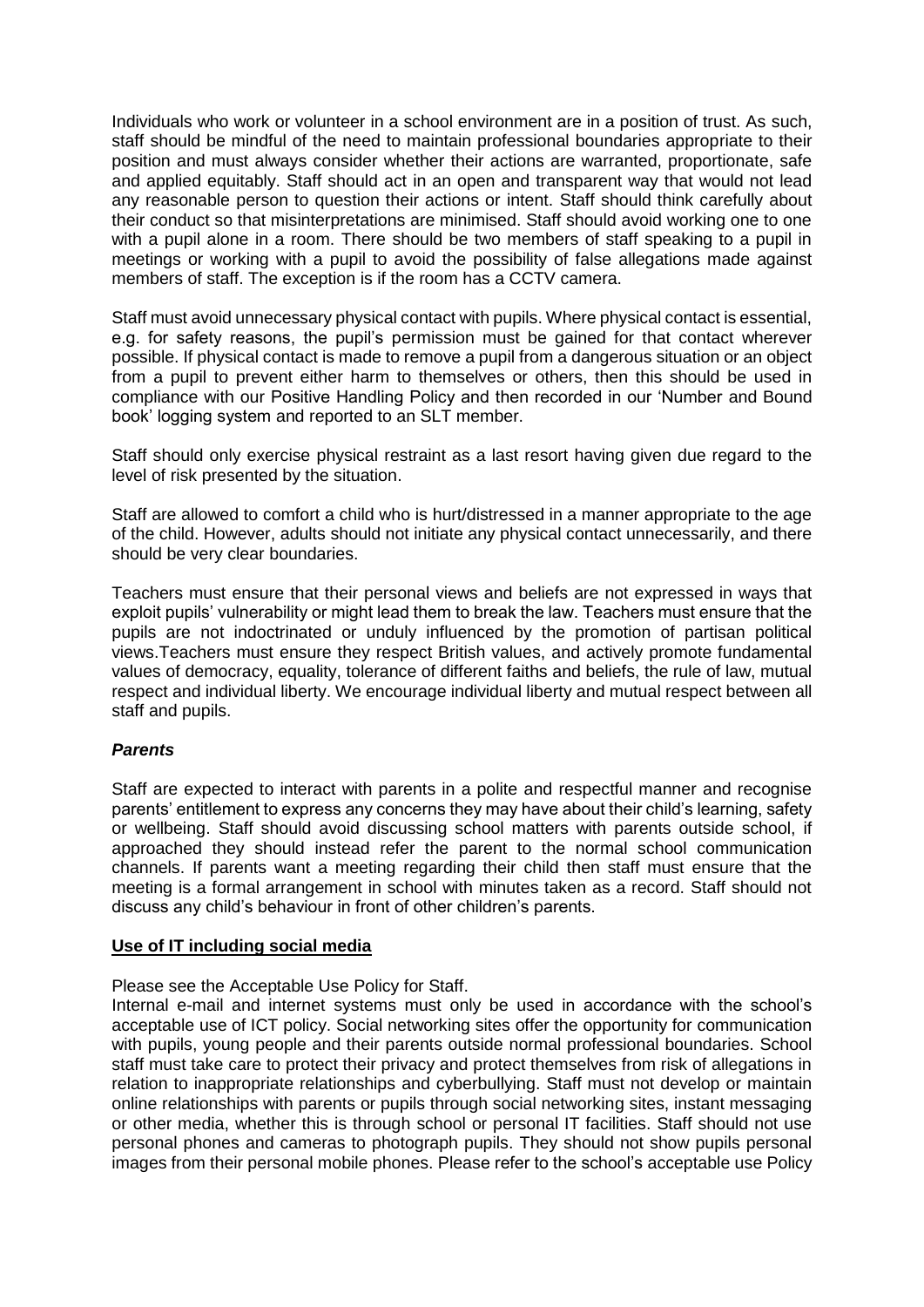for further guidance on acceptable and unacceptable use of IT, social media and mobile phones.

Staff and volunteers must not give their personal details such as home/mobile phone number; home or e-mail address to pupils unless the need to do so is agreed with senior management.

Under no circumstances should adults in school access inappropriate images. Deliberately accessing pornography on school equipment will be treated as gross misconduct and may be considered a criminal offence. Accessing indecent images of pupils on the internet, and making, storing or disseminating such material, is illegal, is likely to lead to criminal prosecution and may result in barring from work with pupils and young people.

Personal property of a sexually explicit nature such as books, magazines, mobile phone images, DVDs or such material on any electronic media must not be brought onto or stored on the school premises.

#### **Confidentiality and disclosure of information**

Staff must ensure that they do not disclose confidential information to anyone who does not have the right to receive it. Where information is disclosed this should be in line with the principles of GDPR. Equally, staff should not prevent another person from gaining access to information to which that person is entitled by law. If there is doubt about whether or not to share information, advice must be sought from an appropriate senior member of staff. Information obtained during the course of an individual's work should never be used for personal gain or benefit, nor should it be passed onto others who might use it in such a way.

## **Equal opportunities**

The Governing Body of the school is committed to equality for all in the appointment, development, training and promotion of staff and in all dealings with pupils and parents of the school. It also recognises that all members of staff have the right to work in a safe environment without fear of discrimination, harassment or abuse.

All pupils, colleagues, parents, members of the public and wider school community have the right to be treated with fairness and equality and must not be discriminated against. The school expects staff to uphold these principles. Staff cannot have any 'favourite' pupils; therefore, all pupils should be treated fairly and equitably. Please refer to the school's Equality policy for further guidance.

#### **Whistleblowing**

The Public Interest Disclosure Act 1998 (as amended) gives protection to people who disclose reasonable concerns about serious misconduct or malpractice at work. This is sometimes known as Whistleblowing. The Governing Body of the school will treat all matters of malpractice very seriously and allegations about such matters will be dealt with quickly and with appropriate confidentiality.

Staff should acknowledge their individual responsibilities in bringing matters of concern to the attention of senior leadership in the school. This is particularly important where the welfare of pupils may be at risk.

#### **Gifts and Hospitality**

There may be occasions where pupils or parents wish to pass small tokens of appreciation to staff, for example as an end of year 'thank-you', and this is acceptable. However, it is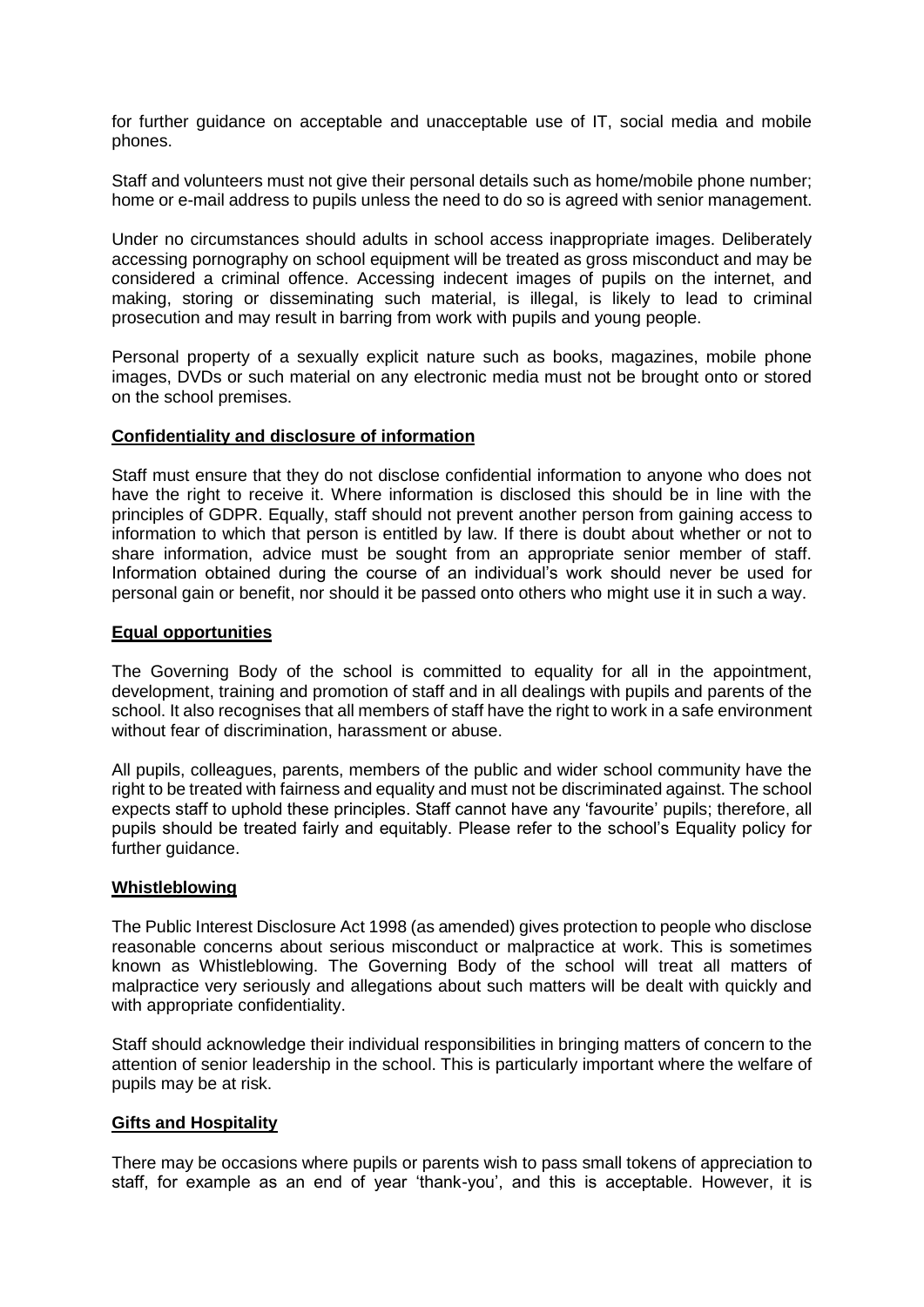unacceptable to receive gifts on a regular basis or of any significant value or to suggest to pupils that gifts would be appropriate or desired. Money should never be accepted as a gift. It is not acceptable for staff to give gifts to pupils and any rewards given to pupils must be given in agreement with the declared reward practice of the school. Staff should not solicit or accept any gift, hospitality or other reward from external parties which influences the way in which they carry out their duties or leads the giver to expect preferential treatment.

## **Professional Relationships**

## *With pupils:*

All pupils have a right to be treated with respect and dignity. Staff and volunteers must not use any form of degrading treatment to punish or undermine a pupil. The use of sarcasm, demeaning or insensitive comments towards pupils is not acceptable in any situation. When speaking to students, we always consider how we would expect to be spoken to ourselves. Shouting aggressively is not acceptable in any situation. Under no circumstances should staff give lifts to pupils in their own vehicles. If a member of staff is working or meeting a student one to one, other staff members must be informed and wherever possible this must be avoided. Two members of staff should be with a pupil to avoid the possibility of false allegations against teachers made by pupils.

## *With other members of staff:*

Staff are expected to act in a professional manner towards colleagues, irrespective of our relative position or status within the school hierarchy, for example:

- Speaking politely to one another;
- Being approachable, friendly and welcoming to other adults in school both staff members and visitors;
- Being flexible and understanding of unexpected changes within the school day;
- Communicating clearly and honestly;
- Addressing concerns openly and honestly with the person to whom the concern is addressed, whenever possible, without publicly criticising anyone;
- We all take responsibility for our actions and are prepared to apologise when we have made mistakes and undertake to learn from them;
- Not deliberately discriminating or ostracising certain members of staff;
- Avoiding the establishment of 'cliques' within the staff body and ensuring we work as a team;
- Supporting all colleagues when challenging situations arise during the school day;
- Supporting the professional development of all colleagues;

#### **Other Employment**

Employees are not allowed to set up a business or accept employment with a business engaged in work which is in direct competition with the School. If employees / volunteers do have another job it must not conflict with the School's interest or bring the School into disrepute.

If employees / volunteers have another job with another organisation they must not act as a messenger, go between or arbitrator between that organisation and the School. Formal channels of communication must be maintained.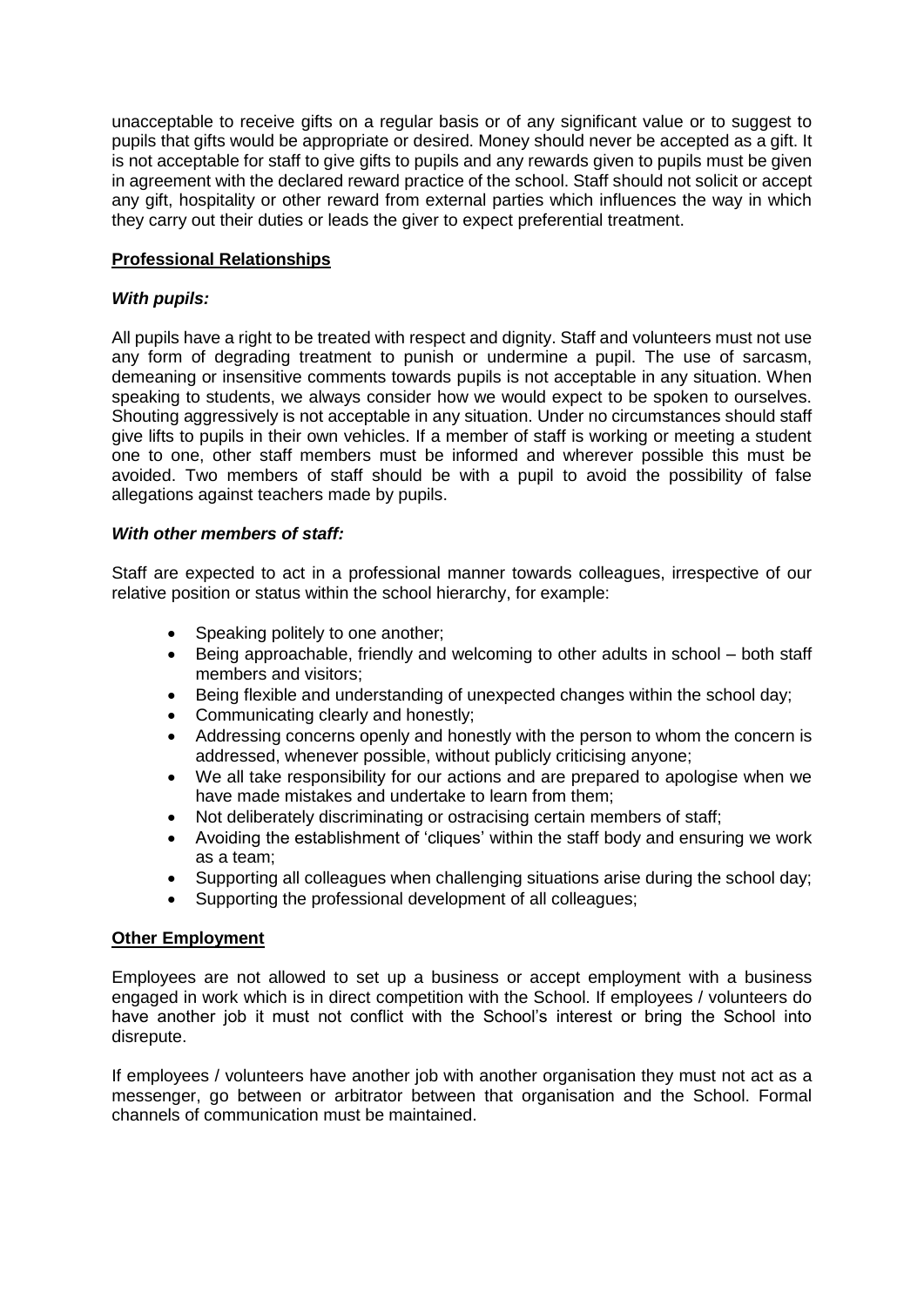Employees' / volunteers' working commitments to another employer must not interfere with their work for the School; they must be able to work for the School at the contracted/arranged times rested and refreshed.

## **Staff Dress Code**

To dress professionally shows pride, effort, respect for oneself and one's profession. Staff in school are role models for pupils in the school; therefore they have a responsibility to model appropriate dress and appearance. The image that we project as professionals is associated with how we present ourselves; the image of the school in the community is related to how all adults in the school dress. It is therefore important to dress appropriately when acting in a professional capacity.

Staff should be neat, clean, smart and tidy, wearing clothes, including shoes, which are commensurate with their post in the school.

All employees should wear ID badges. Staff must also adhere to the dress code.

## **Facilities and Publications**

Employees must spend all of their contracted hours working for the school. Employees may not make personal use of the school's property or facilities (stationery, photocopiers, car parks etc.) unless authorised to do so by the Headteacher. Computers and software may only be used in line with the school computer (IT) security policy and e-mail/internet acceptable use policy.

Employees may only use the school telephones to make or receive private calls in exceptional circumstances.

Any public funds entrusted to an employee must be used in a responsible and lawful manner.

Employees who want to publish any material which they have written in connection with their duties or in which they describe themselves as holding a position within the school must first gain the consent of the Headteacher.

If, in the course of their work, an employee creates a copyright work (for example a procedures manual or a software programme); patentable invention; design capable of registration; this would become the property of the school and, if appropriate, they would be required to cooperate in the registration formalities.

## **Resources**

All staff have a responsibility to look after the resources of the school. This includes:

- Not wasting resources unnecessarily at the end of the day the windows to be closed, cupboards locked and lights switched off.
- Following the principles of 'reduce, re-use, recycle' where appropriate;
- Signing out for items taken from the school premises.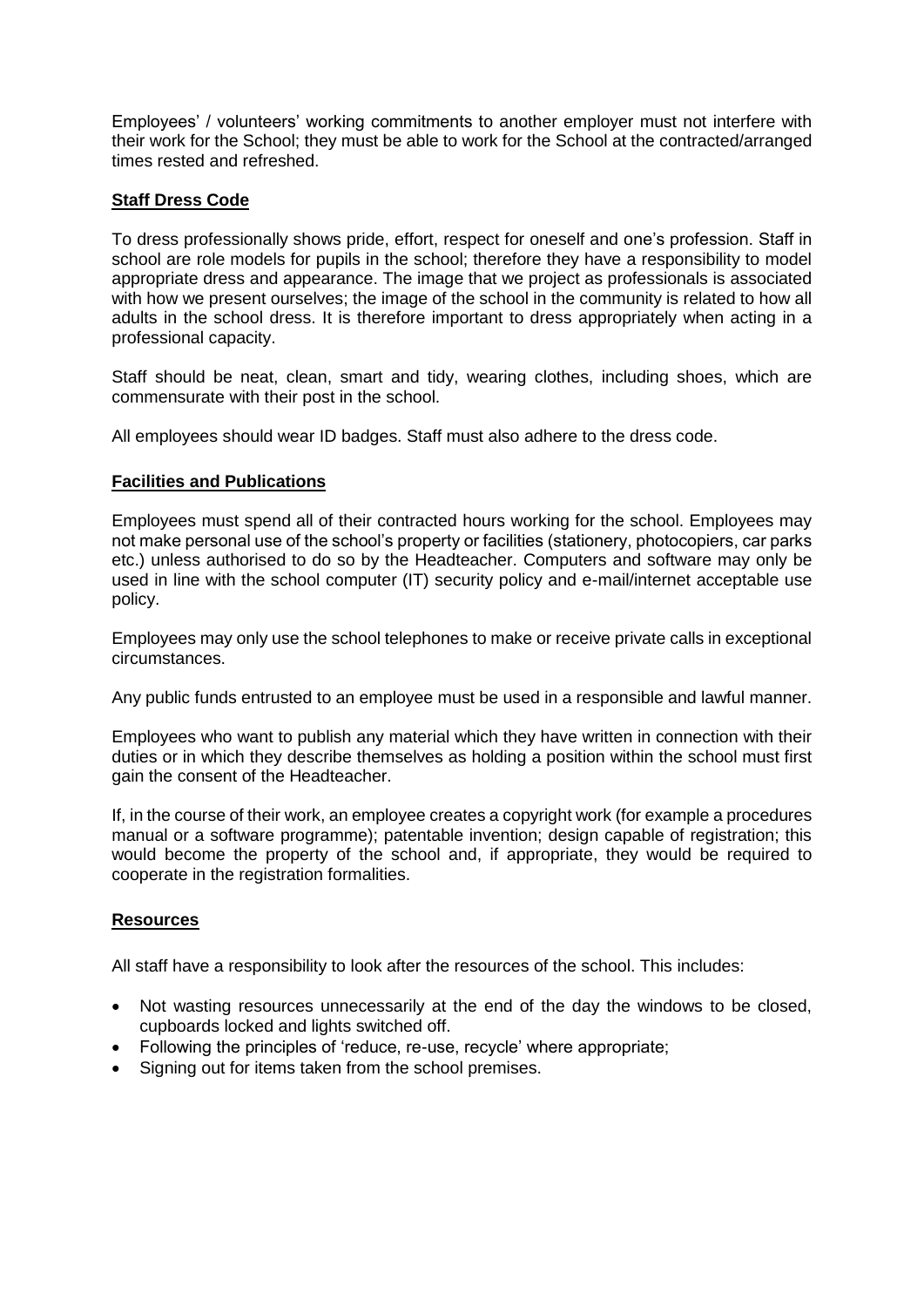## **Misconduct**

All employees should conduct themselves in a professional manner at work. Serious misconduct and/or criminal offences committed during or outside of working hours which bring them or the school into disrepute may be the subject of disciplinary action, which could lead to dismissal.

It is essential that employees inform the Headteacher of any police investigation, charge, caution, reprimand, fine or conviction immediately. All such disclosures will be handled in confidence but this may result in a suspension from duties while an investigation takes place.

## **Working Hours**

Staff should work the number of hours set out in their contract of employment and fulfil wider school responsibilities. All staff are expected to be punctual. If staff are unable to work because of sickness, they must inform the school by 07.30hrs and in line with absence notification procedures.

#### **Media**

Other than on matters of publicity, only the Headteacher is authorised to speak or send any communication on behalf of the School to members of the press or broadcast media. This decision is to avoid any embarrassment or unfair pressure on staff. This authorisation may be extended by the Chair of Governors to other staff members.

**By adhering to this code of conduct, staff are assured they are playing their part in safeguarding pupils and protecting themselves.**

**It is our expectation that all staff should sign a revised copy of this professional code of conduct.**